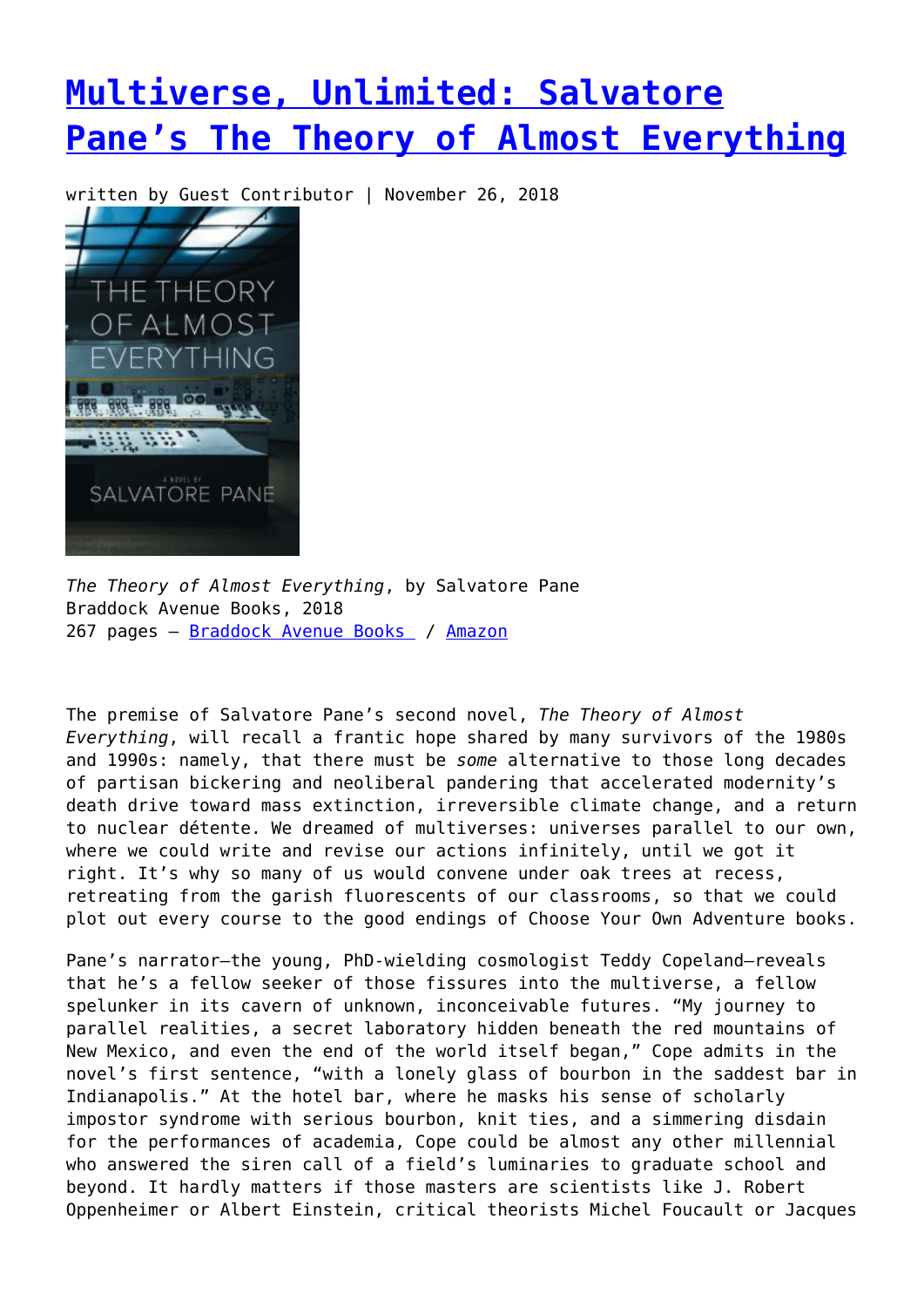Derrida or Simone de Beauvoir, or any discipline you like: when sculpted into idols by our uncritical dreams, all geniuses offer the same hollow promise, that we too can have an "intervention" in the field.

So, Cope has ample reasons for the dour tone, beyond the unique despondency that arises only from academic conferences gone awry. Just twenty-eight, a widower still smarting from the loss of his "secret" wife Wren Wells to leukemia, and a post-doc languishing at the University of Alaska, Cope's personal and professional existence seems prematurely stalled and isolated in the forbidding space of academe. His research has similarly run out of gas. His last major contribution—the Copeland Principle—came from his graduate research, which determined slight (yet significant) distinctions between black holes and wormholes. Convinced that his scholarly credentials are simply evidence of more broken promises, Cope has dialed back his ambitions:

I yearned to slip back into the embarrassing sci-fi novels of my youth, the terrible covers and overwrought prose that made me feel as if my life was barreling toward some strange and futuristic destiny [. . .]. It was a boyish impulse I should have long ago outgrown, but what I really wanted was to continue my impractical research on Einstein-Rosen bridges and the cosmological Multiverse, the scattershot chance that somewhere, beyond our stars and reality, there existed an alternate version of me, a better Teddy Copeland [. . .].

But after that scientific conference in Indianapolis, fate would tug Cope away from his lonely habit of mourning his lot in life over a glass of Eagle Rare at the hotel bar. After all, the Copeland Principle has piqued the interest of none other than the preserved consciousness of J. Robert Oppenheimer, who sustains his malingering existence in the form of a *Star Wars*-style hologram rendered corporeal through a "physicality algorithm." Cope accepts an invitation to join an elite group of scientists—"our little whiz bang collective," as holo-Oppenheimer dubs the crew—in a massive research facility hidden under the site of the historic Oppenheimer's New Mexico ranch, Perro Caliente. (It's worth noting here that good sci-fi *needs* good world-building, and Pane accomplishes something noble here: he brings to the genre a historical novelist's eye for the most significant elements of Oppenheimer's biography and demeanor.) The task for all the Perro Caliente scientists: to use the Copeland Principle, in conjunction with the powerful theory of almost everything, to engineer portals to alternate universes that may contain the solution to the political and ecological hazards that imperil our earth.

The theory's potential entrances Cope, who likens it euphorically to "a perfectly sculpted mathematic sestina that could explain every known phenomenon in the entire universe and Multiverse beyond." But he's not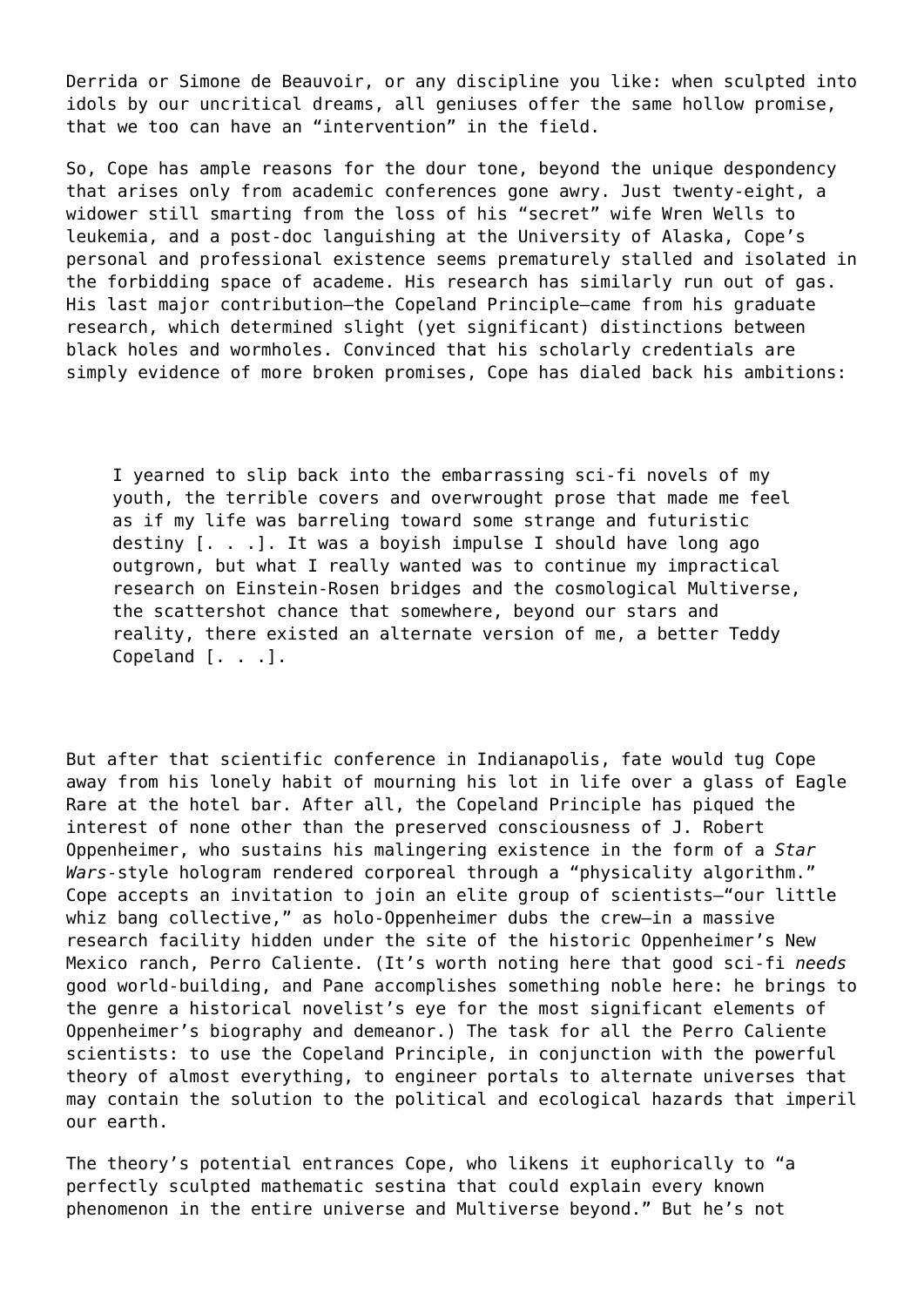dispatched on this task by his lonesome. Nihilistic Cope partners with other young scientists poached by Oppenheimer from lucrative gigs: the futurist and Google wunderkind Nessa Newmar and the engineer Delbar Javari, the key mind behind "The God Laser," a particle accelerator that can open wormholes to other worlds. Cope and Nessa's first leap into one of the God Laser's portals is itself (to borrow Cope's word) a sestina of panic and ecstasy, of the terminal doubt so necessary to discovery:

In the split-second before we tumbled through the dead-eye portal, I considered the possibility that The Copeland Principle was wrong, that I hadn't figured out the lone perceptible difference between wormhole gateways and black hole dead ends, that in fact, we'd assembled a black hole underground that would now disintegrate our bodies before moving onto the planet and eventually the entire universe itself.

The wormholes take them to a bevy of universes: an alternate Berkeley in a world where China has outstripped the United States as the economic superpower, a post-atomic bomb Alaska, and a global and mechanized Nazi empire (which, in 2018, is all the more harrowing). Together, the trio of Cope, Nessa, and Delbar affirms that science, the future, and hope belong to the young, diverse generation that came of age in the 1990s and 2000s, not to the generation of holo-Oppenheimer, which masks its desire for power behind the punch-drunk whimsy of a midcentury TV dad. "Our generation didn't cause any of these problems," Delbar opines, "but we have to be the ones to solve them. Oppenheimer's been a hologram for twenty-five years. That had to warp him, right?"

But despite their youth, they remain susceptible to the theory's alternate timelines. However, the theory's hold is tightest on Cope. Like a kid with access to a divinely powered ROM editor, Cope moonlights on a new series of equations—the Wren algorithm, which might return him to his curtailed, undergrad love. But as the memories of Wren beckon Cope to his ruined (and ruinous) past, the residents of Perro Caliente discover that the God Laser's promise of antidotes to the apocalypse may be too little, too late. It's left to the triumvirate of Cope, Nessa, and Newmar to patch together a possible future—if they aren't forever ensnared by the petty edicts of holo-Oppenheimer in their reality, or stranded in the post-apocalyptic wastelands of the multiverse.

At this juncture, the sci-fi novels of Cope's youth or the Choose Your Own Adventures of ours would make a wacky turn for a deus ex machina resolution. But Pane's novel has taken those algorithms that novelists call "genres" and discovered in them his own narrative theory of almost everything, in which literature itself generates portals to universes that we have not yet begun to imagine. Pane's deft prose collides the manic, comic, fanboy-energy of a